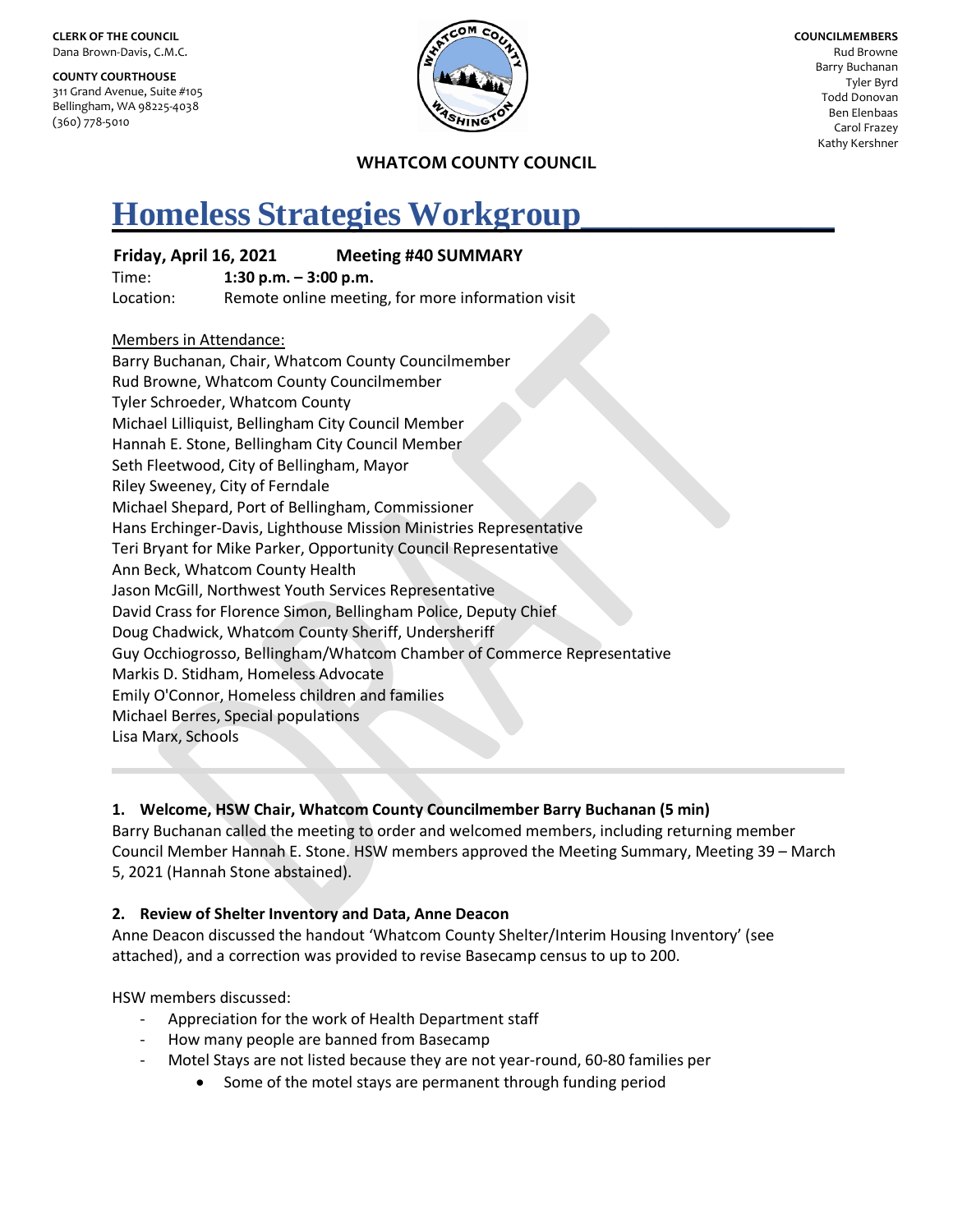- Coordinated entry is a direct connection. Any shelter the county supports has a performance measure that people using shelters must be connected to services for permanent housing

Anne Deacon reviewed handouts: 'Point-In-Time Count Data and Identified Shelter Needs and Gaps' (see attached).

HSW Members discussed:

- Tiny homes are considered shelters, not transitional housing.
- Flushing toilet will not give tiny home villages the status of housing it would remain a shelter
- Percentage of people unsheltered who don't want any type of shelter offered data not available
- Basecamp has 4-5 people not able to get into basecamp due to previous behavior. Some people are exited for a period of time but can get back in after a wait period.
- Methamphetamine use is a major challenge as government has a responsibility to create a safe space for those seeking shelter. Contamination can occur of shelter space, and aggressive behavior can be dangerous for others.

Anne Deacon reviewed handout 'Recommendation for Consideration by the Homeless Strategies Workgroup' (see attached).

HSW members discussed:

- Getting other jurisdictions involved could be possible through the American Rescue Plan Act
- There is a pandemic emergency underway and people are unsheltered
- Add a recommendation to develop the partners and people we need to run the programs
- GRACE program has worked with some people with substance use disorders and has been able to assist them into stability
- Focus on what we can do to prevent people from having to seek shelter

Michael Lilliquist made a motion (Browne seconded) to formally recommend that the Whatcom County Council adopt the three long term recommendations as proposed:

- 1. Interim housing units for families with children
- 2. Establish shelter and services for people who are medically fragile
- 3. Relocation of Base Camp to permanent home

Motion passes (David Crass, Markis Stidham abstain)

Michael Lilliquist made a motion (Markis Stidham seconded) to recommend to Council the short-term recommendation #4: 'Establish a data collection process to assist in ongoing analysis and planning' with the addition to reassess available data regarding unsheltered and those unable to take advantage of current services.

Motion passes (Rud Browne, Ann Beck opposed)

Tyler Schroeder moved (seconded by Buchanan) to recommend to Council approval of the remaining short-term recommendations. Motion passes

Jason McGill indicated an effort to establish a year-round shelter for young adults ages 18-25.